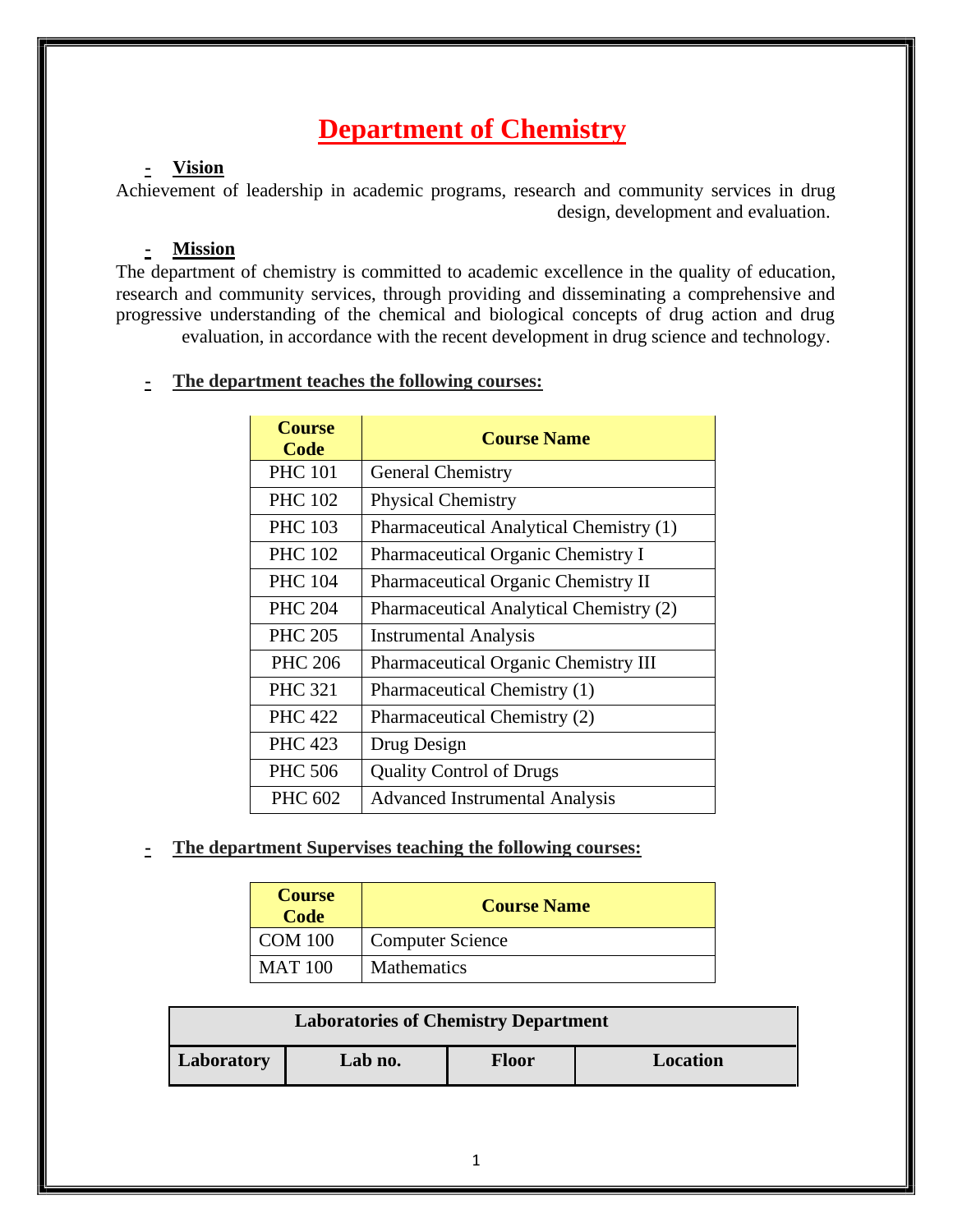| <b>Preparation</b><br><b>Room</b> | 2101       |              |                               |
|-----------------------------------|------------|--------------|-------------------------------|
| 1                                 | 2102       | <b>First</b> | <b>Saad Zaghloul Building</b> |
| $\overline{2}$                    | 2103       |              |                               |
| 3                                 | 2104       |              |                               |
| 4                                 | 2105       |              |                               |
| <b>Preparation</b><br><b>Room</b> | 2334-C     |              |                               |
| 1                                 | $2334 - A$ | <b>Third</b> | <b>Salah Al-din Building</b>  |
| $\mathbf{2}$                      | 2334-B     |              |                               |
| 3                                 | 2342       |              |                               |

- **Course description:**

-

 $\equiv$ 

# **First Level** -

# **1- First Semester**

| Code                 | <b>PHC 101</b>           | <b>Credit hours</b> |         |              |
|----------------------|--------------------------|---------------------|---------|--------------|
| Title                | <b>General Chemistry</b> | $L^*$               | $P/T**$ | <b>Total</b> |
| <b>Pre-requisite</b> | None                     |                     |         |              |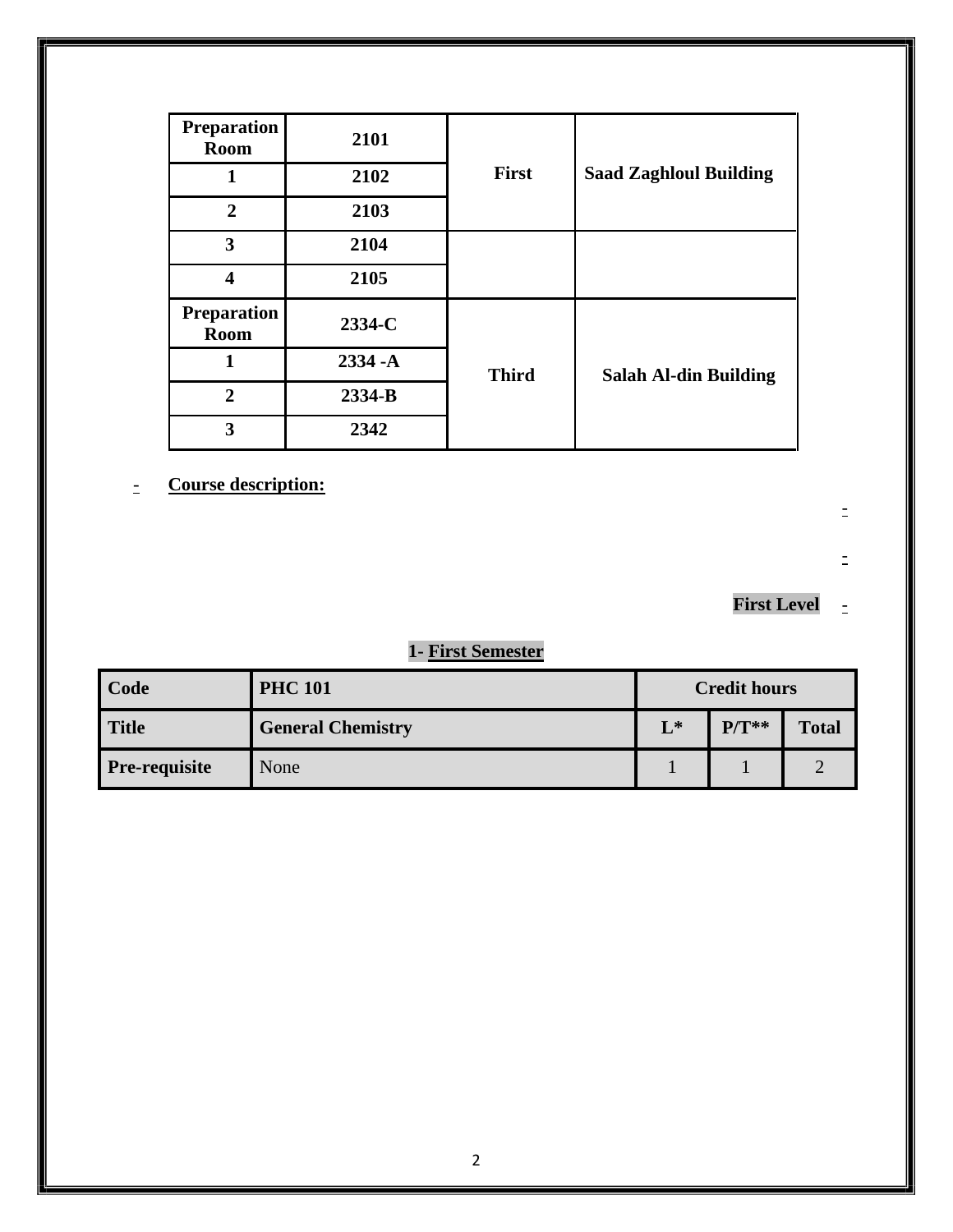This course covers the following:

- Introduction to qualitative inorganic analysis Theoretical aspects of electrolytic dissociation theory, low of mass action, ionization constant, ionic equilibrium, common ion effect, solubility product constant Ksp.
- Reactions of anions -Dry reaction, wet reactions, parent acids classification of anions into groups (carbonate, sulphur, halides, cyanogens, phosphorous, arsenic and nitrogen containing anions.
- Qualitative analysis of cation -Systematic separation of cations, classification of cations into groups according to solubility, group reagents for systematic separation of mixed basic radical and flame test for certain metal ions.

| Code                 | <b>PHC 102</b>            | <b>Credit hours</b> |         |       |  |
|----------------------|---------------------------|---------------------|---------|-------|--|
| <b>Title</b>         | <b>Physical Chemistry</b> | L*                  | $P/T**$ | Total |  |
| <b>Pre-requisite</b> | None                      |                     | -       |       |  |

### Course content:

This course describes the attraction between molecules: types of bonds, matter, measurements, and units, gases, chemical equilibrium, acids, bases and acid-base equilibria, solutions and chemical kinetics.

| Code          | <b>PHC 102</b>                            | <b>Credit hours</b> |         |              |
|---------------|-------------------------------------------|---------------------|---------|--------------|
| <b>Title</b>  | <b>Pharmaceutical Organic Chemistry I</b> | $L^*$               | $P/T**$ | <b>Total</b> |
| Pre-requisite | None                                      | $\bigcap$           |         |              |

### **Course content:**

This course includes introduction, nomenclature, theoretical and practical study of aliphatic, halogenated compounds, alcohols, ethers, carbonyl compounds, amines, carboxylic acids and their derivatives.

• Stereochemistry: isomerism, stereoisomers, optical isomers, geometrical isomers .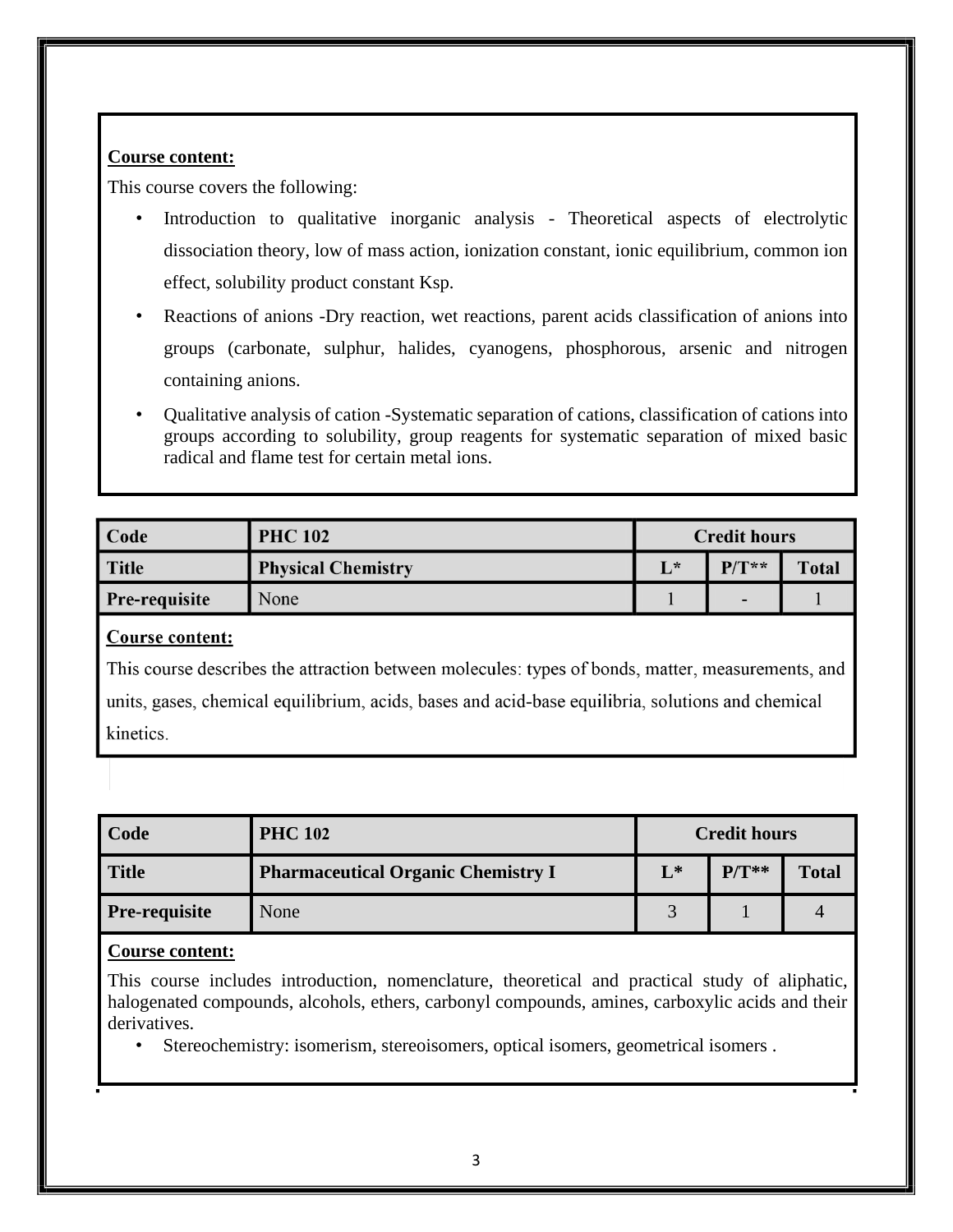| Code                 | <b>MAT 100</b>     | <b>Credit hours</b> |                          |              |
|----------------------|--------------------|---------------------|--------------------------|--------------|
| <b>Title</b>         | <b>Mathematics</b> | $L^*$               | $P/T**$                  | <b>Total</b> |
| <b>Pre-requisite</b> | None               |                     | $\overline{\phantom{0}}$ |              |

This course covers differentiation & integration, linear algebra, dilution, pharmacokinetics, isomer enumeration, energy levels and molecular orbitals.

| <b>Code</b>          | <b>COM 100</b>                                      | <b>Credit hours</b> |         |              |
|----------------------|-----------------------------------------------------|---------------------|---------|--------------|
| <b>Title</b>         | <b>Computer Science</b><br>(University requirement) | $L^*$               | $P/T**$ | <b>Total</b> |
| <b>Pre-requisite</b> | None                                                |                     |         |              |

## **Course content:**

- Introduction.
- The system unit: Processing and memory.
- Storage: Types of storage systems.
- Input and output.
- System software: Operating systems and utility programs.
- Applications software.
- Computer network: Types and applications.

# **First Level**

# **2- Second Semester**

| <b>Code</b>          | <b>PHC 103</b>                                 | <b>Credit hours</b> |         |              |
|----------------------|------------------------------------------------|---------------------|---------|--------------|
| <b>Title</b>         | <b>Pharmaceutical Analytical Chemistry (1)</b> | $L^*$               | $P/T**$ | <b>Total</b> |
| <b>Pre-requisite</b> | General Chemistry, Physical Chemistry          |                     |         |              |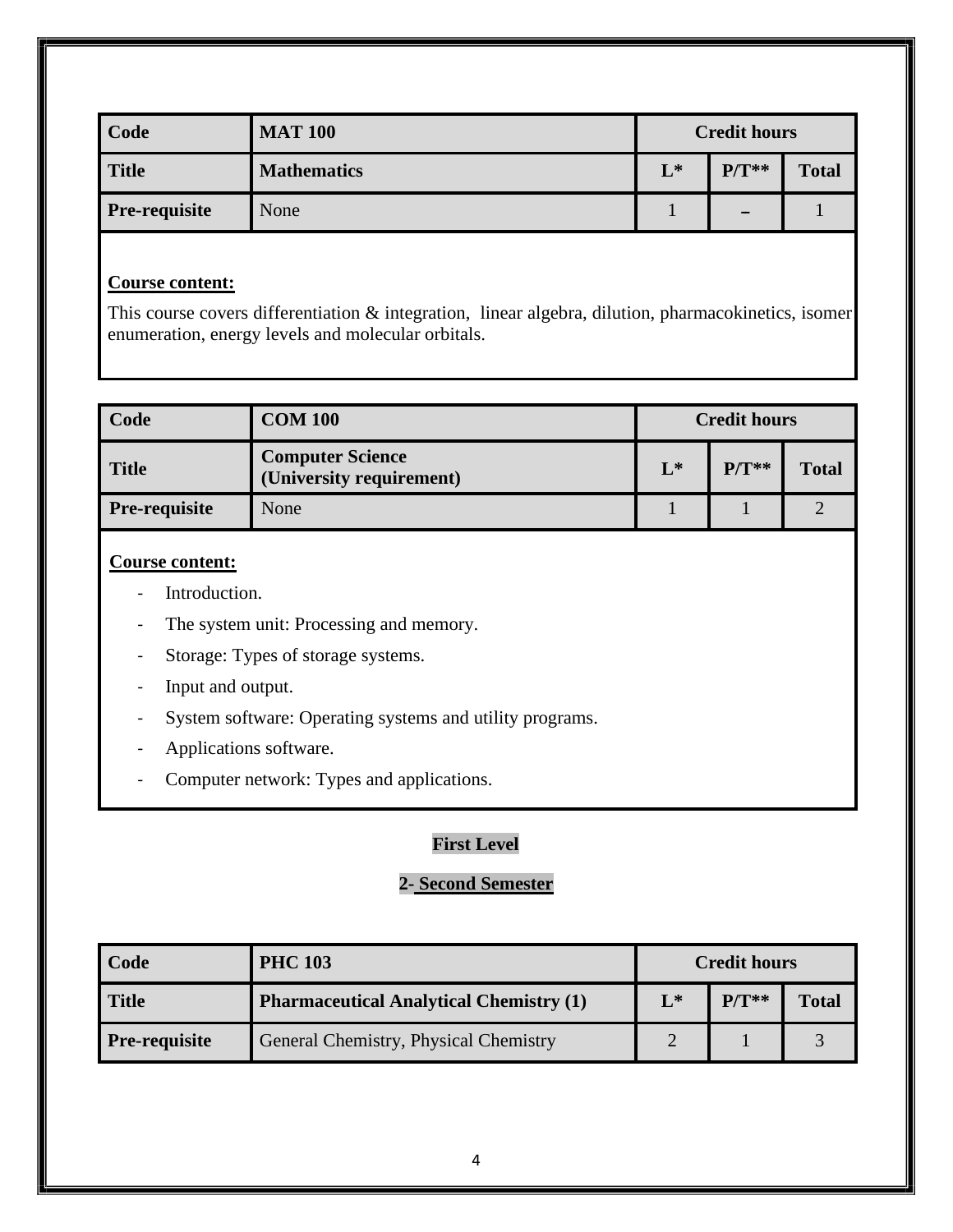This course covers quantitative volumetric analysis, introduction to analytical titration methods:

- Neutralization reactions in aqueous medium **-**Acid base titration theories, law of mass action, hydrogen ion exponent (pH), buffer solutions, neutralization titration curves, application of neutralization reactions, neutralization reactions in non-aqueous titration.
- Complex formation titrations Ligands: mono- and multi-dentate ligands, factors affecting stability of complexes, titration curves and metallic indicators, types of EDTA titrations, non EDTA titration applications in pharmaceutical laboratories.
- Preciptimetry- Solubility product rule, factors affecting solubility of a precipitate, titration curves in precipitation reactions, applications of Preciptimetry.

| Code                 | <b>PHC 104</b>                             | <b>Credit hours</b> |         |              |
|----------------------|--------------------------------------------|---------------------|---------|--------------|
| <b>Title</b>         | <b>Pharmaceutical Organic Chemistry II</b> | $L^*$               | $P/T**$ | <b>Total</b> |
| <b>Pre-requisite</b> | Pharmaceutical Organic Chemistry I         |                     |         |              |

### **Course content:**

•

This course includes introduction, nomenclature, theoretical and practical study of aromatic compounds, halogenated , phenols, ethers, carbonyl compounds, amines, carboxylic acids and their derivatives.

# **Second Level**

# **1- First Semester**

| Code                 | <b>PHC 206</b>                              | <b>Credit hours</b> |         |              |
|----------------------|---------------------------------------------|---------------------|---------|--------------|
| <b>Title</b>         | <b>Pharmaceutical Organic Chemistry III</b> | $L^*$               | $P/T**$ | <b>Total</b> |
| <b>Pre-requisite</b> | Pharmaceutical Organic Chemistry I I        |                     |         |              |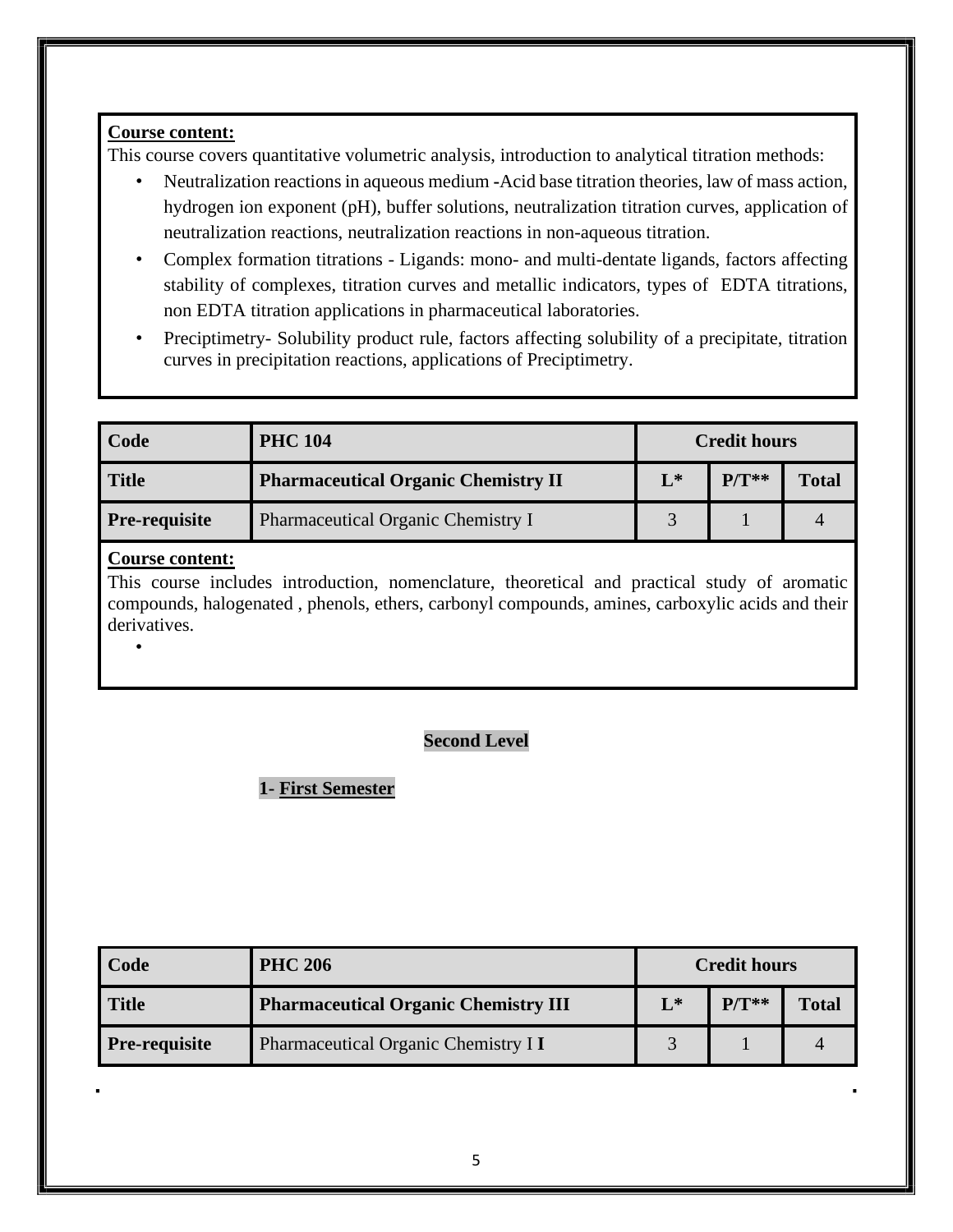This course includes:

- Heterocyclic chemistry: nomenclature, synthesis and properties of five, six and seven membered rings and nomenclature of fused heterocyclic rings.
- Spectroscopy: ultra violet, infra red, nuclear magnetic resonance (H-NMR) and mass spectroscopy concept and use in analysis.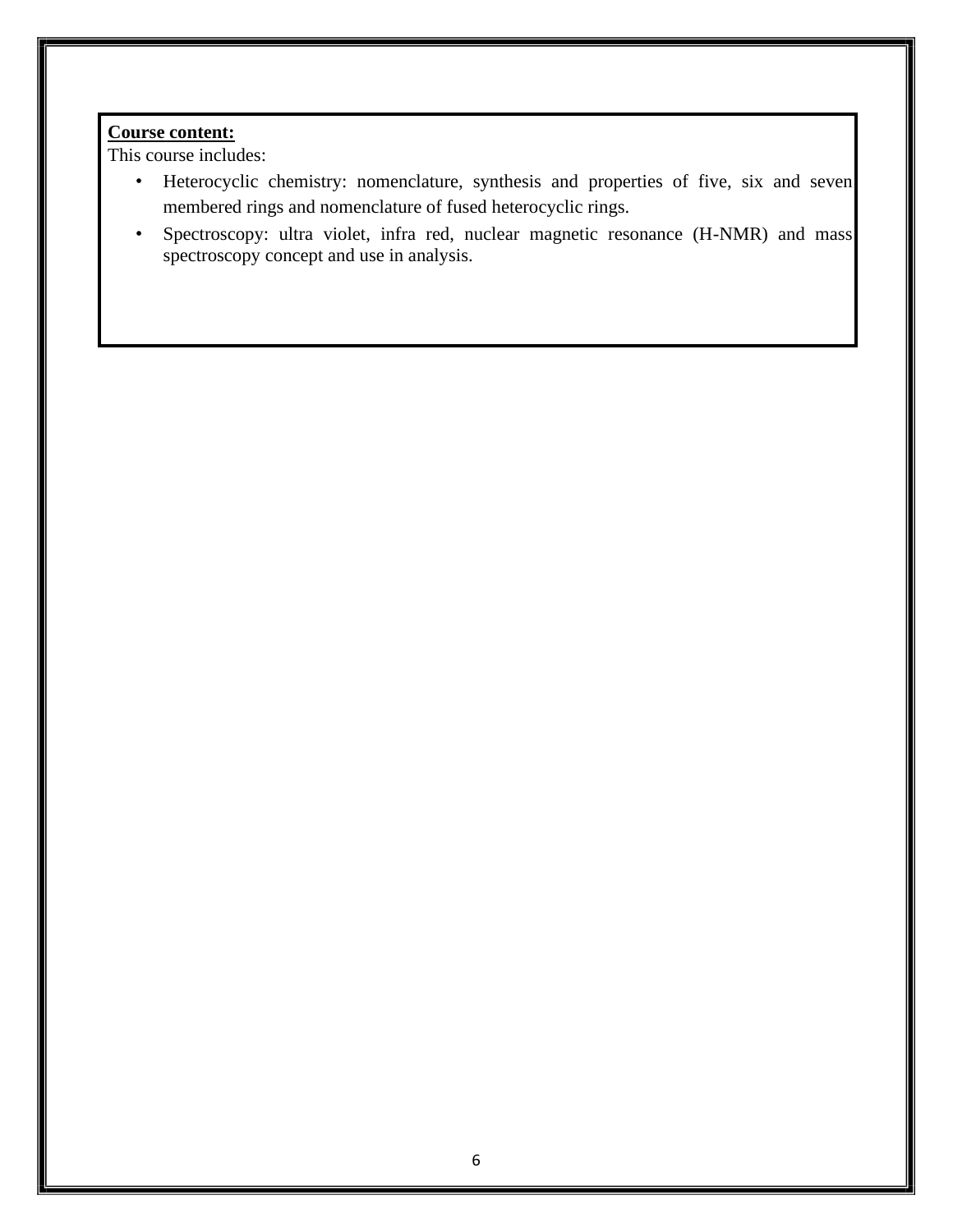| Code                 | <b>PHC 204</b>                                 | <b>Credit hours</b> |         |              |
|----------------------|------------------------------------------------|---------------------|---------|--------------|
| <b>Title</b>         | <b>Pharmaceutical Analytical Chemistry (2)</b> | $\mathbf{L}^*$      | $P/T**$ | <b>Total</b> |
| <b>Pre-requisite</b> | Pharmaceutical Analytical Chemistry (1)        |                     |         |              |

This course covers the following:

- Oxidation and reduction reactions: Equivalent weights of oxidant and reductant, permanganometric titrations, Iodimetric and iodometric redox titrations, Applications of redox reactions.
- Electrochemical methods of analysis: Overview of electroanalytical techniques, Potentiometry, nature of electrode potential and Nernest equation, Reference and indicator electrodes, Conductometery.
- Introduction to gravimetric analysis: Conditions of precipitation and various gravimetric steps, purity and contamination of the precipitate, calculations and practical gravimetry, applications of gravimetry e.g. determination of  $Ca^{2+}$ ,  $Cu^{2+}$ ,  $SO<sub>4</sub><sup>2+</sup>$  and Cl<sup>-</sup>.

| Code                 | <b>PHC 205</b>                          | <b>Credit hours</b> |         |              |
|----------------------|-----------------------------------------|---------------------|---------|--------------|
| <b>Title</b>         | <b>Instrumental Analysis</b>            | $L^*$               | $P/T**$ | <b>Total</b> |
| <b>Pre-requisite</b> | Pharmaceutical Analytical Chemistry (2) |                     |         |              |

### **Second Level**

**2- Second semester**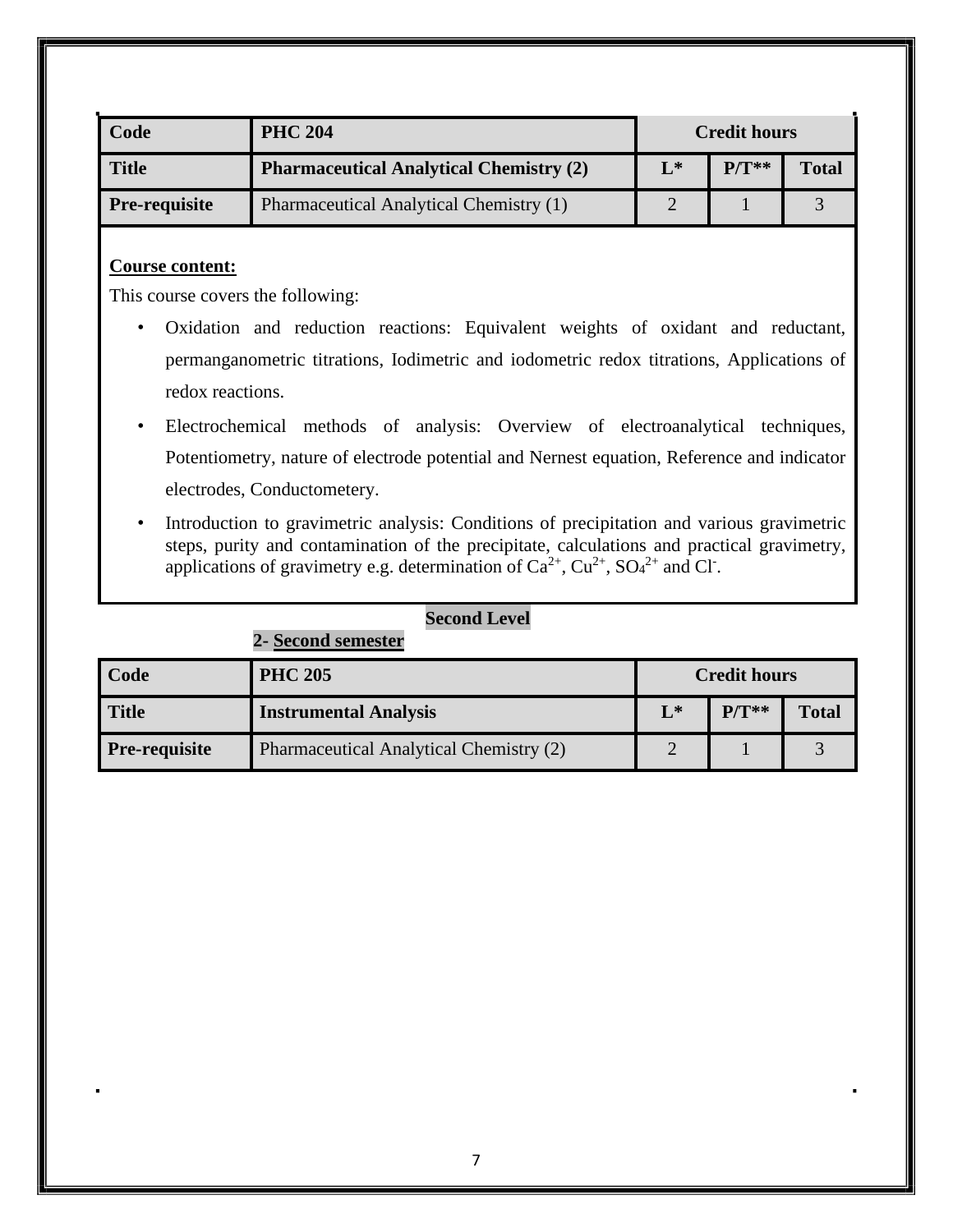This course covers the following:

- I- Spectrophotometry
	- UV & VIS: Light and radiation, electromagnetic spectrum, interactions of photon with matter, electronic transitions, chromophores, auxochromes, bathochromic & hypthochromic shifts/hyperchromic and hypochromic effects, absorption characteristics of chromophores, effect of pH on absorption spectra, Beer's- Lambert's law, colorimetry, standard series method and varying depth method, photoelectric instruments, applications (qualitative & quantitative).

### II- Spectrofluorometry

- Principle, fluorescence, phosphorescence, chemical structure and fluorescence, quenching, instruments, applications.
- Atomic absorption and flame emmition: principle, excitation sources (Flame, non-flame excitation/Hollow cathode lamp (a-plasma, b-laser, c-arch and spark), flame emission, atomic absorption, atomic fluorescence spectroscopy, theory, Instrumentation, applications.
- III. Representative pharmaceutical applications.

# **Third Level**

### **2- Second semester**

| Code                 | <b>PHC 321</b>                       | <b>Credit hours</b> |         |              |
|----------------------|--------------------------------------|---------------------|---------|--------------|
| Title                | <b>Pharmaceutical Chemistry (1)</b>  | $L^*$               | $P/T**$ | <b>Total</b> |
| <b>Pre-requisite</b> | Pharmaceutical Organic Chemistry (2) |                     |         |              |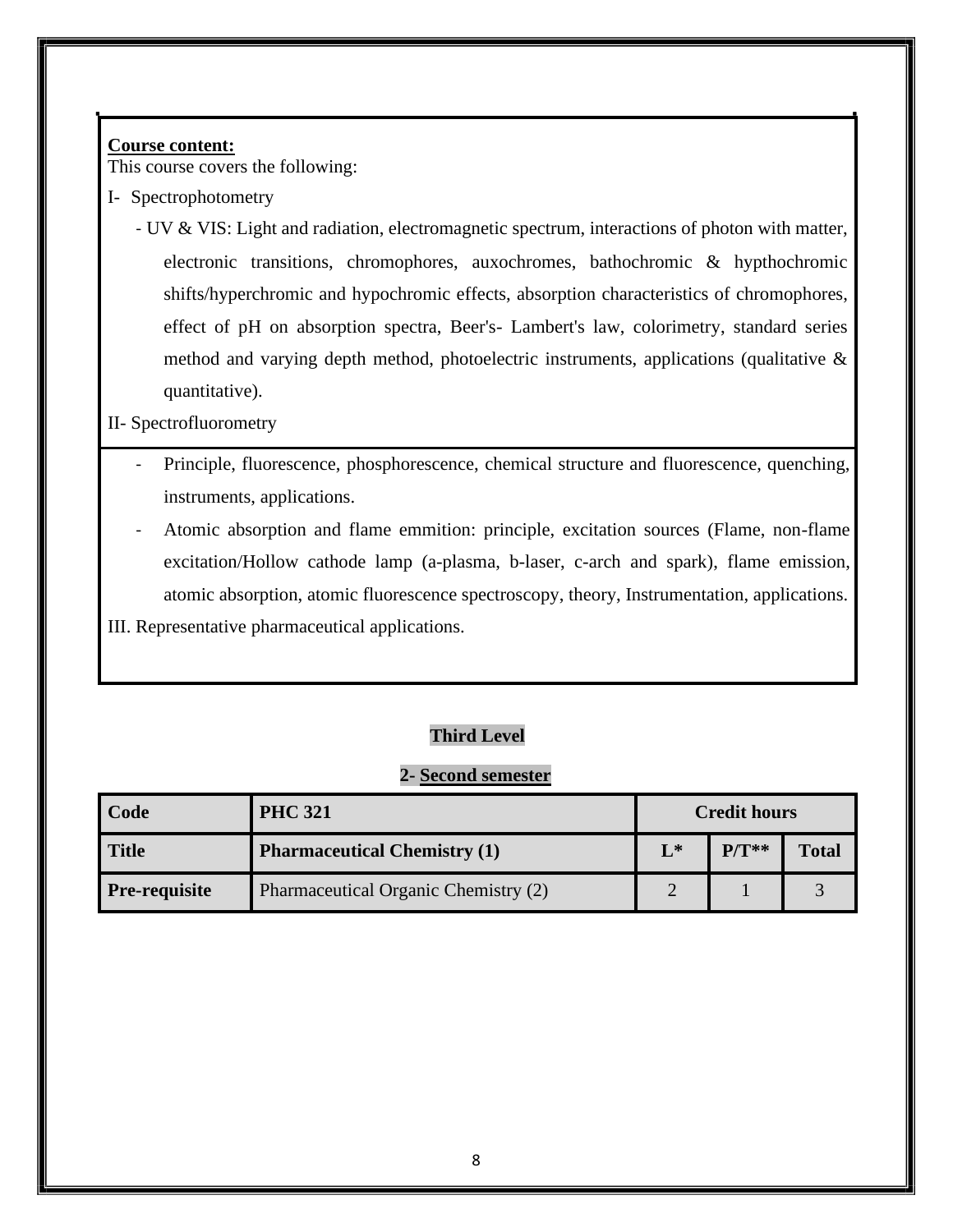This course covers β-Lactam antibiotics, non β-Lactam antibiotics, sulphonamides, antimalarial agents, antifungal agents, antiprotozoal agents, anthelmintic & antibilharzial agents and antiseptic and disinfectant agents. Anti T.B. and antileprotic agents, antiviral agents and antineoplastic drugs. Drug metabolism, drug design chemical purity and pharmaceutical analysis of some of the studied drugs. Titrimetric, spectrophotometric application for some of the selected drugs, in addition to drug identity.

### **Fourth Level**

### **1- First semester**

| Code                 | <b>PHC 422</b>                      | <b>Credit hours</b> |         |              |
|----------------------|-------------------------------------|---------------------|---------|--------------|
| <b>Title</b>         | <b>Pharmaceutical Chemistry (2)</b> | $L^*$               | $P/T**$ | <b>Total</b> |
| <b>Pre-requisite</b> | Pharmaceutical Chemistry (1)        | ◠                   |         |              |

### **Course content:**

This course covers the following: Non steroidal anti-inflammatory analgesic drugs & narcotic analgesics, cardiovascular system drugs (anti-hypertensive, anti-anginal, anti-arrhythmic, antihyperlipidemic, anti-coagulants, haemostatics (anti-fibrinolytics), cardiotonc, insulin and hypoglycemic drugs, thyroid hormones and antithyroid drugs). Diuretics, local anaesthetics. H<sub>1</sub>  $\&$ H<sup>2</sup> antagonists and PPI. CNS depressants (sedative and hypnotic agents, anxiolytic, central skeletal muscle relaxant, anticonvulsant or antiepileptic drugs, antipsychotic drugs [neuroleptics] and general anesthetics). CNS stimulants (Analeptics, central sympathomimetics-psychomotor stimulant). Drugs used for treatment of obesity, Parkinsonism therapy, Alzheimer therapy and antidepressant drugs. Steroidal hormones (sex hormones and corticosteroids). Vitamins, antioxidants and diagnostic Agents. Monographs of pharmaceutical compounds: (Analysis and purity tests).

### **Fourth Level**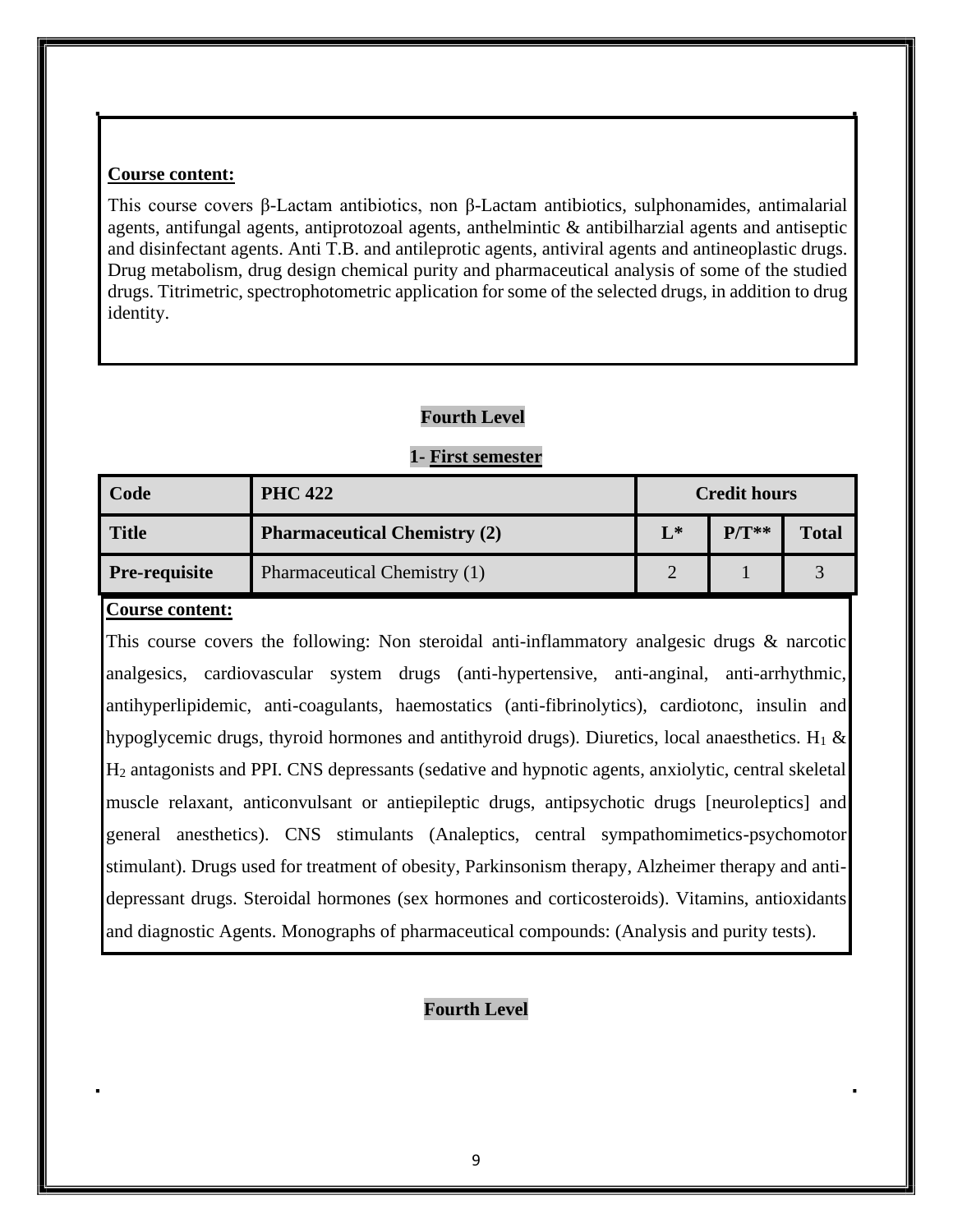# **2- Second semester**

| Code                 | <b>PHC 423</b>               | <b>Credit hours</b> |         |              |
|----------------------|------------------------------|---------------------|---------|--------------|
| <b>Title</b>         | <b>Drug Design</b>           | $L^*$               | $P/T**$ | <b>Total</b> |
| <b>Pre-requisite</b> | Pharmaceutical Chemistry (2) |                     |         |              |

## **Course content:**

This course includes the following: The drug discovery process from the beginning until the final stages of clinical trials. The various stages of identifying and selecting a target, a lead compound and carrying out the in vivo testing to determine biological activity and/or toxicity and evaluating acceptable "drug-like properties".

# **Fifth Level**

# **1- First semester**

| Code                 | <b>PHC 506</b>                                                                                     | <b>Credit hours</b> |         |              |
|----------------------|----------------------------------------------------------------------------------------------------|---------------------|---------|--------------|
| <b>Title</b>         | <b>Quality Control of Drugs</b>                                                                    | $L^*$               | $P/T**$ | <b>Total</b> |
| <b>Pre-requisite</b> | Biotechnology,<br>Medical Microbiology and Immunology,<br>Chromatography and Separation Techniques | $\mathcal{D}$       |         |              |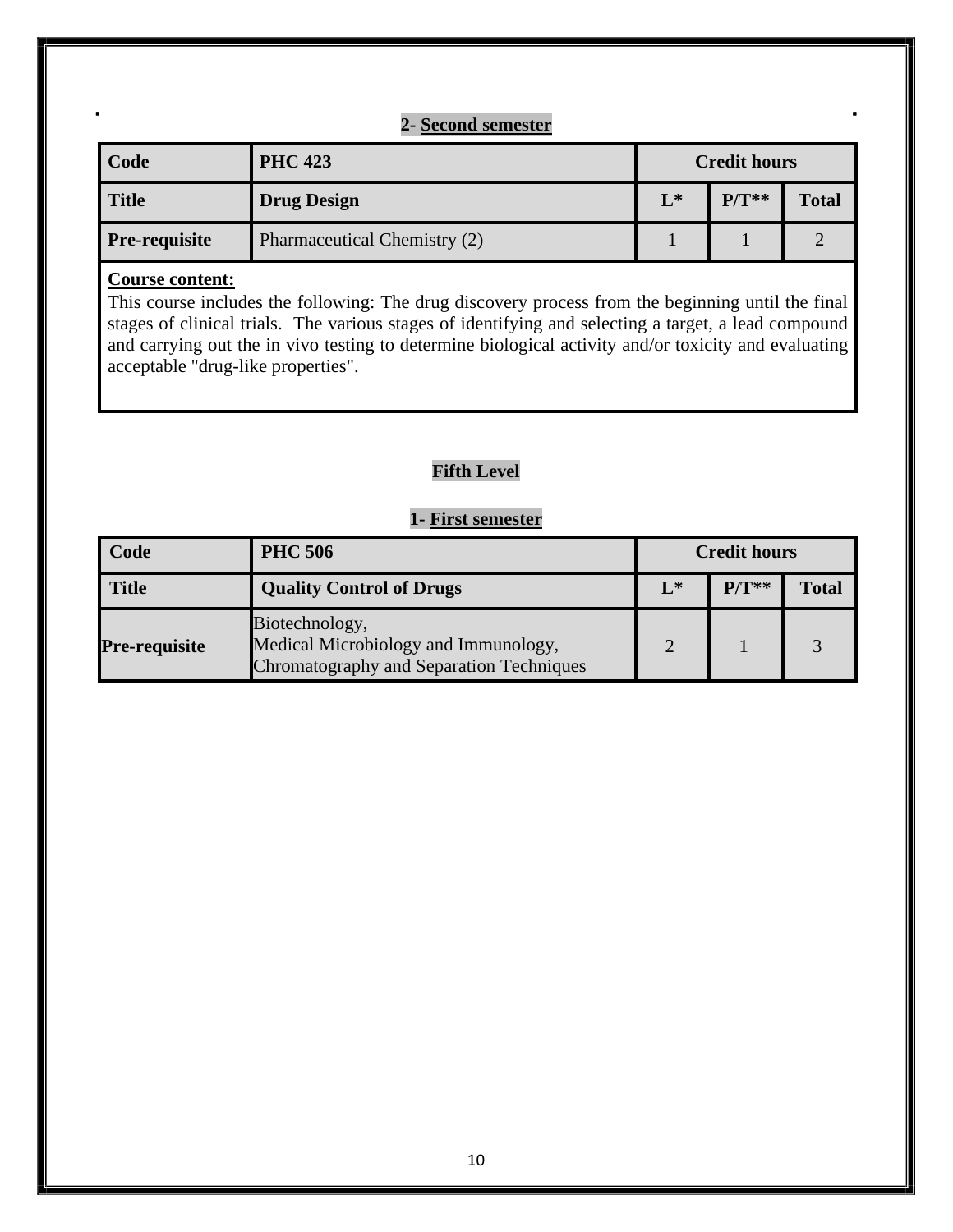This course covers the following:

# **Analytical quality control:**

Introduction. Definition of QC & QA. GLP& GAP. Drug standards and sampling. Development of analytical control of laboratories. Documentation. Analytical method of validation. Reference standards. Drug stability and stability indicating methods (degradation stability of drug and chemical degradation routes). Analytical methods for assessment of Q.C. and aspects of some pharmaceutical products.

# **Microbiological quality control:**

Microbial contamination of pharmaceutical products. Microbiological control of sterile and nonsterile products. Evaluation of antimicrobial chemotherapeutic agents, disinfectants, antiseptics and preservatives. Microbalogical assay of antibiotics by different methods (e.g. agar diffusion and turbidimetric methods etc).

# **Herbal quality control:**

Introduction to herbal quality control, morphological standards, pharmacopeal constants, determinations of active constituents (saponin, tannin, mucilage etc.) and potential contaminants (pesticide residues, microbial toxins and heavy metals).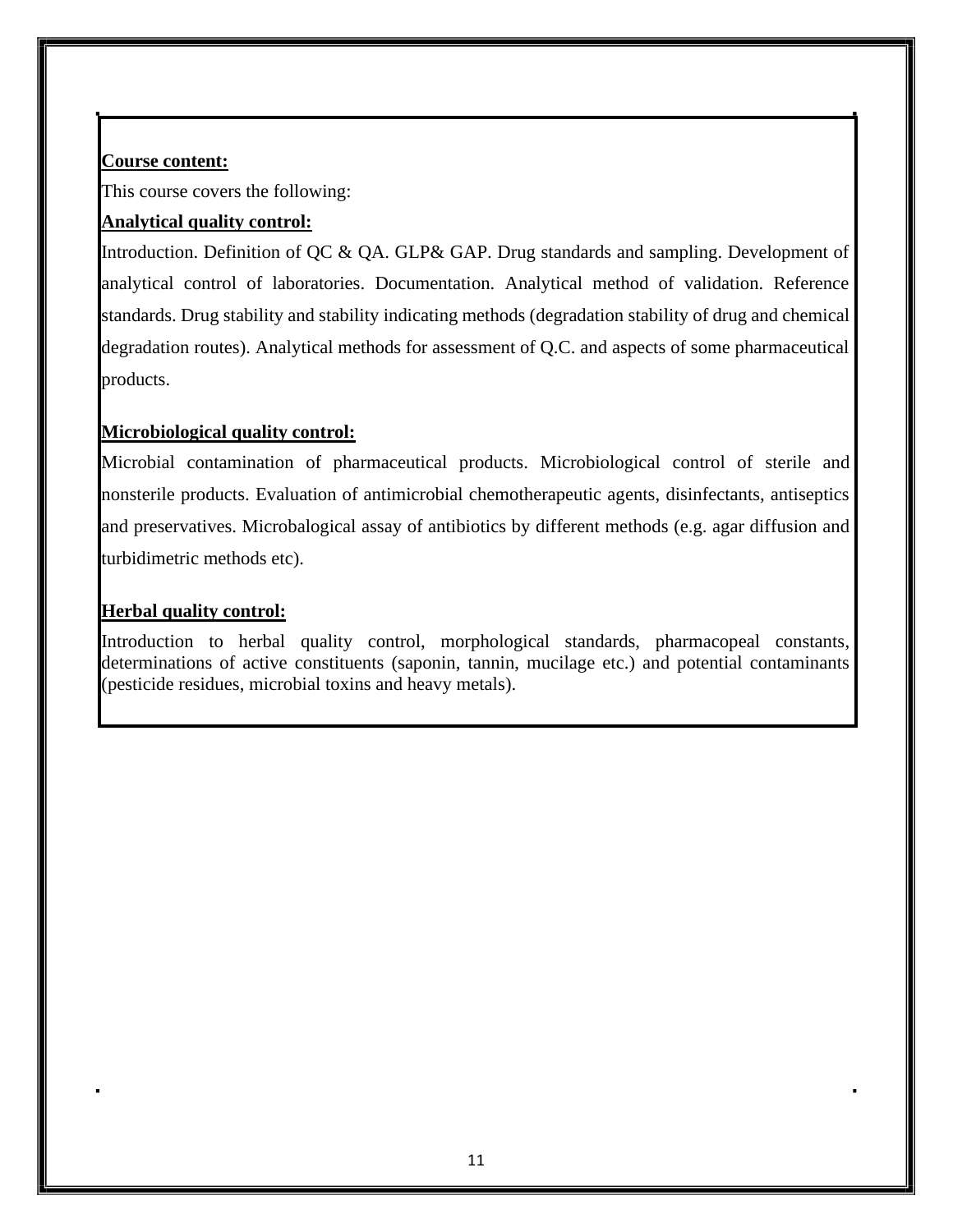**- المواد االختيارية**

| Code                 | <b>PHC 602</b>                        | <b>Credit hours</b> |         |       |
|----------------------|---------------------------------------|---------------------|---------|-------|
| <b>Title</b>         | <b>Advanced Instrumental Analysis</b> | $L^*$               | $P/T**$ | Total |
| <b>Pre-requisite</b> | Instrumental analysis                 | ◠                   |         |       |

# **Course content: Advanced H-NMR & Mass spectroscopy.**

Electrophoresis, HPLC, Voltammetry, GC, ISE, Polarommetry & Refractometry.